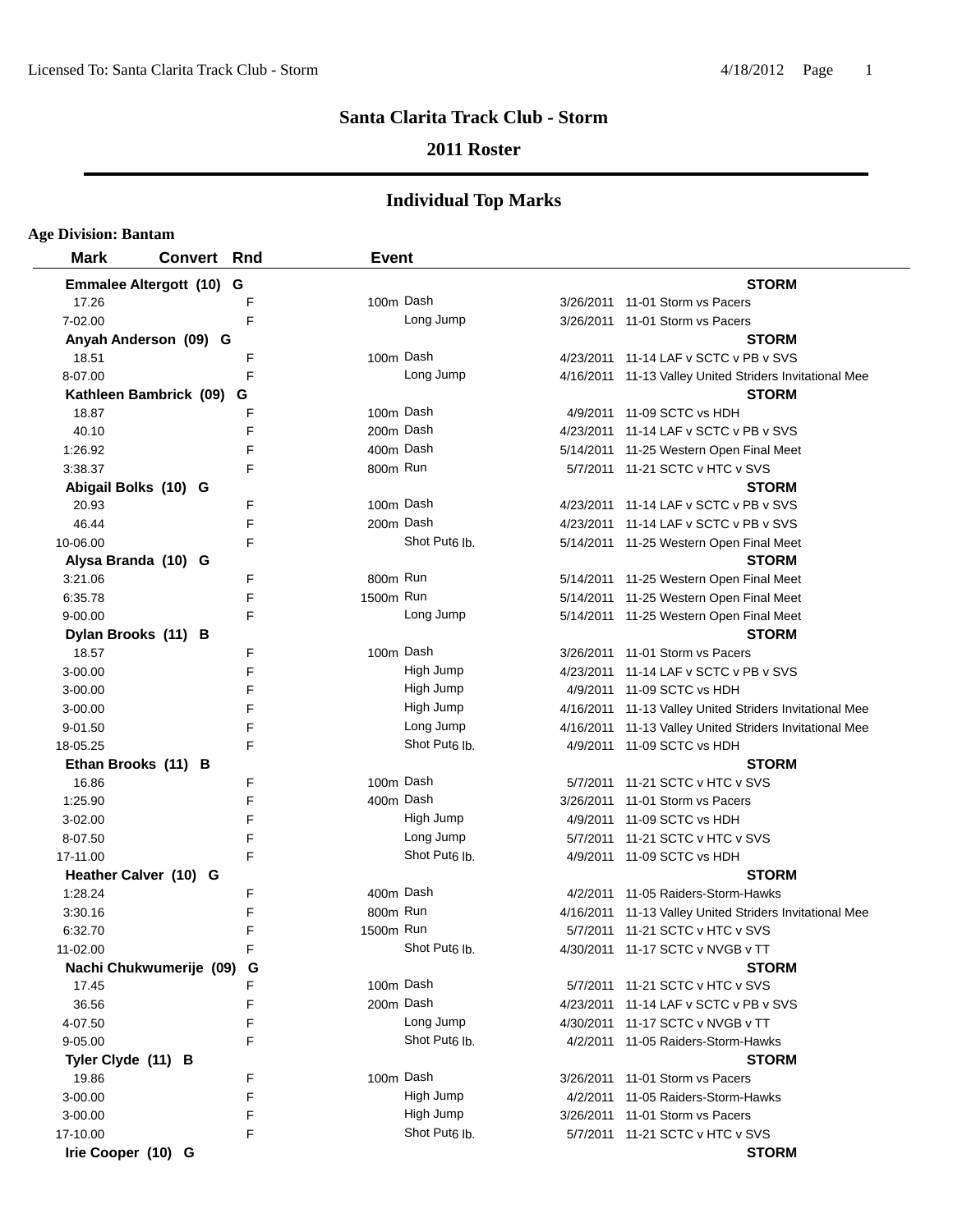#### **2011 Roster**

| <b>Mark</b>         | <b>Convert Rnd</b>      |        | <b>Event</b> |                                        |                                                         |
|---------------------|-------------------------|--------|--------------|----------------------------------------|---------------------------------------------------------|
| Irie Cooper (10) G  |                         |        |              |                                        | <b>STORM</b>                                            |
| 16.95               |                         | F      | 100m Dash    |                                        | 5/7/2011 11-21 SCTC v HTC v SVS                         |
| 36.56               |                         | F      | 200m Dash    |                                        | 4/2/2011 11-05 Raiders-Storm-Hawks                      |
| 1:25.63             |                         | F      | 400m Dash    |                                        | 4/9/2011 11-09 SCTC vs HDH                              |
| Cameron Cruz (09) B |                         |        |              |                                        | <b>STORM</b>                                            |
| 16.85               |                         | F      | 100m Dash    |                                        | 3/26/2011 11-01 Storm vs Pacers                         |
| 36.13               |                         | F      | 200m Dash    |                                        | 4/23/2011 11-14 LAF v SCTC v PB v SVS                   |
| 1:21.29             |                         | F      | 400m Dash    |                                        | 4/2/2011 11-05 Raiders-Storm-Hawks                      |
| 1:21.29             |                         | F      | 400m Dash    |                                        | 5/14/2011 11-25 Western Open Final Meet                 |
| 3:08.76             |                         | F      | 800m Run     |                                        | 4/16/2011 11-13 Valley United Striders Invitational Mee |
| 8-08.00             |                         | F      |              | Long Jump                              | 4/2/2011 11-05 Raiders-Storm-Hawks                      |
| Mya Davis (10) B    |                         |        |              |                                        | <b>STORM</b>                                            |
| 16.04               |                         | F      | 100m Dash    |                                        | 5/7/2011 11-21 SCTC v HTC v SVS                         |
| 33.89               |                         | F      | 200m Dash    |                                        | 5/7/2011 11-21 SCTC v HTC v SVS                         |
| 1:22.99             |                         | F      | 400m Dash    |                                        | 4/9/2011 11-09 SCTC vs HDH                              |
| 22-08.75            |                         | F      |              | Shot Put <sub>6</sub> lb.              | 4/16/2011 11-13 Valley United Striders Invitational Mee |
|                     | Kendall De La Vega (10) | G      |              |                                        | <b>STORM</b>                                            |
| 16.27               |                         | F      | 100m Dash    |                                        | 3/26/2011 11-01 Storm vs Pacers                         |
| 34.08               |                         | F      | 200m Dash    |                                        | 5/7/2011 11-21 SCTC v HTC v SVS                         |
|                     | Lacey Donahue (10) G    |        |              |                                        | <b>STORM</b>                                            |
| 17.98               |                         | F      | 100m Dash    |                                        | 4/9/2011 11-09 SCTC vs HDH                              |
| 38.57               |                         | F      | 200m Dash    |                                        | 4/23/2011 11-14 LAF v SCTC v PB v SVS                   |
| 7-11.50             |                         | F      |              | Long Jump                              | 3/26/2011 11-01 Storm vs Pacers                         |
| 16-08.00            |                         | F      |              | Shot Put <sub>6</sub> lb.              | 4/2/2011 11-05 Raiders-Storm-Hawks                      |
|                     | Brooke Dowaliby (10) G  |        |              |                                        | <b>STORM</b>                                            |
| 18.39               |                         | F      | 100m Dash    |                                        | 3/26/2011 11-01 Storm vs Pacers                         |
| 14-00.00            |                         | F      |              | Shot Put <sub>6</sub> lb.              | 3/26/2011 11-01 Storm vs Pacers                         |
| Lia Ecker (09) G    |                         |        |              |                                        | <b>STORM</b>                                            |
| 1:34.31             |                         | F      | 400m Dash    |                                        | 5/7/2011 11-21 SCTC v HTC v SVS                         |
| 8-04.00             |                         | F<br>F |              | Long Jump<br>Shot Put <sub>6</sub> lb. | 5/7/2011 11-21 SCTC v HTC v SVS                         |
| 13-10.00            |                         |        |              |                                        | 3/26/2011 11-01 Storm vs Pacers<br><b>STORM</b>         |
| 15.34               | Joshua English (09) B   | F      | 100m Dash    |                                        | 5/7/2011 11-21 SCTC v HTC v SVS                         |
| 34.82               |                         | F      | 200m Dash    |                                        | 4/2/2011 11-05 Raiders-Storm-Hawks                      |
| 1:23.52             |                         | F      | 400m Dash    |                                        | 3/26/2011 11-01 Storm vs Pacers                         |
| 2:48.47             |                         | F      | 800m Run     |                                        | 5/21/2011 Individual Event Championship Meet            |
| 5:29.00             |                         | F      | 1500m Run    |                                        | 5/21/2011 Individual Event Championship Meet            |
|                     | John Fredericks (11) B  |        |              |                                        | <b>STORM</b>                                            |
| 16.90               |                         | F      | 100m Dash    |                                        | 5/7/2011 11-21 SCTC v HTC v SVS                         |
| 1:31.43             |                         | F      | 400m Dash    |                                        | 4/30/2011 11-17 SCTC v NVGB v TT                        |
| 3:53.72             |                         | F      | 800m Run     |                                        | 4/9/2011 11-09 SCTC vs HDH                              |
| 6:46.31             |                         | F      | 1500m Run    |                                        | 5/14/2011 11-25 Western Open Final Meet                 |
| Eytan Gipi (10) B   |                         |        |              |                                        | <b>STORM</b>                                            |
| 19.96               |                         | F      | 100m Dash    |                                        | 5/7/2011 11-21 SCTC v HTC v SVS                         |
| 9-11.75             |                         | F      |              | Long Jump                              | 5/7/2011 11-21 SCTC v HTC v SVS                         |
| 14-05.50            |                         | F      |              | Shot Put <sub>6</sub> lb.              | 3/26/2011 11-01 Storm vs Pacers                         |
| Alex Grant (10) B   |                         |        |              |                                        | <b>STORM</b>                                            |
| 16.47               |                         | F      | 100m Dash    |                                        | 3/26/2011 11-01 Storm vs Pacers                         |
| 1:23.63             |                         | F      | 400m Dash    |                                        | 4/23/2011 11-14 LAF v SCTC v PB v SVS                   |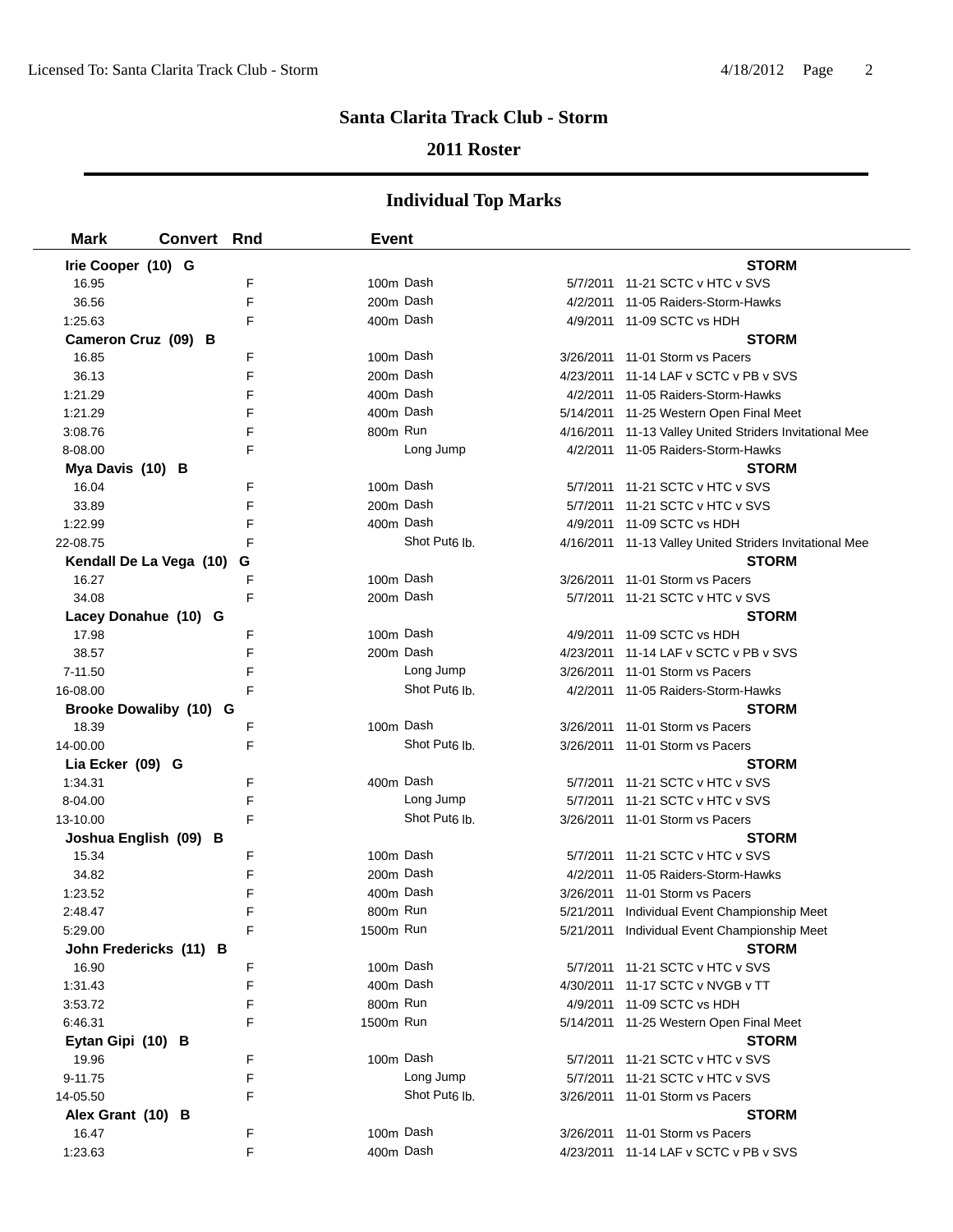#### **2011 Roster**

| <b>Mark</b>             | <b>Convert Rnd</b> |   | <b>Event</b>          |                           |                                                         |
|-------------------------|--------------------|---|-----------------------|---------------------------|---------------------------------------------------------|
| Alex Grant (10) B       |                    |   |                       |                           | <b>STORM</b>                                            |
| 6:37.46                 |                    | F | 1500m Run             |                           | 4/16/2011 11-13 Valley United Striders Invitational Mee |
| 4-00.00                 |                    | F |                       | High Jump                 | 4/23/2011 11-14 LAF v SCTC v PB v SVS                   |
| Skyler Hawkins (09) G   |                    |   |                       |                           | <b>STORM</b>                                            |
| 19.48                   |                    | F | 100m Dash             |                           | 4/9/2011 11-09 SCTC vs HDH                              |
| 12-11.00                |                    | F |                       | Shot Put <sub>6</sub> lb. | 5/7/2011 11-21 SCTC v HTC v SVS                         |
| Analysse Hernandez (10) |                    | G |                       |                           | <b>STORM</b>                                            |
| 18.83                   |                    | F | 100m Dash             |                           | 4/23/2011 11-14 LAF v SCTC v PB v SVS                   |
| 7-08.00                 |                    | F |                       | Long Jump                 | 3/26/2011 11-01 Storm vs Pacers                         |
| 15-05.50                |                    | F |                       | Shot Put <sub>6</sub> lb. | 3/26/2011 11-01 Storm vs Pacers                         |
| Brandon Iles (10) B     |                    |   |                       |                           | <b>STORM</b>                                            |
| 20.78                   |                    | F | 100m Dash             |                           | 4/9/2011 11-09 SCTC vs HDH                              |
| 1:38.03                 |                    | F | 400m Dash             |                           | 5/7/2011 11-21 SCTC v HTC v SVS                         |
| 3:52.56                 |                    | F | 800m Run              |                           | 4/9/2011 11-09 SCTC vs HDH                              |
| Nick Jenney (11) B      |                    |   |                       |                           | <b>STORM</b>                                            |
| 14.48                   |                    | F | 100m Dash             |                           | 5/21/2011 Individual Event Championship Meet            |
| 29.48                   |                    | F | 200m Dash             |                           | 5/21/2011 Individual Event Championship Meet            |
| 1:11.77                 |                    | F | 400m Dash             |                           | 4/23/2011 11-14 LAF v SCTC v PB v SVS                   |
| 27-01.00                |                    | F |                       | Shot Put <sub>6</sub> lb. | 5/15/2011 11-27 Western League Championship             |
| Sela Joachim (10) G     |                    |   |                       |                           | <b>STORM</b>                                            |
| 18.12                   |                    | F |                       | 100m Dash                 | 4/2/2011 11-05 Raiders-Storm-Hawks                      |
| 39.24                   |                    | F | 200m Dash             |                           | 5/14/2011 11-25 Western Open Final Meet                 |
| 9-04.25                 |                    | F |                       | Long Jump                 | 4/23/2011 11-14 LAF v SCTC v PB v SVS                   |
| Aidan Johnson (10) B    |                    |   |                       |                           | <b>STORM</b>                                            |
| 18.57                   |                    | P | 100m Dash             |                           | 4/16/2011 11-13 Valley United Striders Invitational Mee |
| 35.38                   |                    | F | 200m Dash             |                           | 5/14/2011 11-25 Western Open Final Meet                 |
| 1:19.43                 |                    | F | 400m Dash             |                           | 5/14/2011 11-25 Western Open Final Meet                 |
| 3:07.48                 |                    | F | 800m Run              |                           | 5/14/2011 11-25 Western Open Final Meet                 |
| 14-02.00                |                    | F |                       | Shot Put <sub>6</sub> lb. | 4/16/2011 11-13 Valley United Striders Invitational Mee |
| Reese Jones (09) B      |                    |   |                       |                           | <b>STORM</b>                                            |
| 47.00                   |                    | F | 200 <sub>m</sub> Dash |                           | 4/9/2011 11-09 SCTC vs HDH                              |
| 1:49.55                 |                    | F | 400m Dash             |                           | 4/2/2011 11-05 Raiders-Storm-Hawks                      |
| 6-02.25                 |                    | F |                       | Long Jump                 | 5/7/2011 11-21 SCTC v HTC v SVS                         |
| Molly Justice (09) G    |                    |   |                       |                           | <b>STORM</b>                                            |
| 20.20                   |                    | F | 100m Dash             |                           | 3/26/2011 11-01 Storm vs Pacers                         |
| Cooper Kefoury (10) B   |                    |   |                       |                           | <b>STORM</b>                                            |
| 19.40                   |                    | F | 100m Dash             |                           | 3/26/2011 11-01 Storm vs Pacers                         |
| 43.44                   |                    | F |                       | 200m Dash                 | 3/26/2011 11-01 Storm vs Pacers                         |
| Grace Kenny (09) G      |                    |   |                       |                           | <b>STORM</b>                                            |
| 17.47                   |                    | F | 100m Dash             |                           | 3/26/2011 11-01 Storm vs Pacers                         |
| 13-01.00                |                    | F |                       | Shot Put <sub>6</sub> lb. | 5/7/2011 11-21 SCTC v HTC v SVS                         |
| Gavin Leising (10) B    |                    |   |                       |                           | <b>STORM</b>                                            |
| 16.12                   |                    | F | 100m Dash             |                           | 5/7/2011 11-21 SCTC v HTC v SVS                         |
| 3-08.00                 |                    | F |                       | High Jump                 | 4/23/2011 11-14 LAF v SCTC v PB v SVS                   |
| 3-08.00                 |                    | F |                       | High Jump                 | 5/21/2011 Individual Event Championship Meet            |
| 3-08.00                 |                    | F |                       | High Jump                 | 3/26/2011 11-01 Storm vs Pacers                         |
| 3-08.00                 |                    | F |                       | High Jump                 | 5/15/2011 11-27 Western League Championship             |
| 22-08.50                |                    | F |                       | Shot Put <sub>6</sub> lb. | 4/30/2011 11-17 SCTC v NVGB v TT                        |
| Katie Lin (10) G        |                    |   |                       |                           | <b>STORM</b>                                            |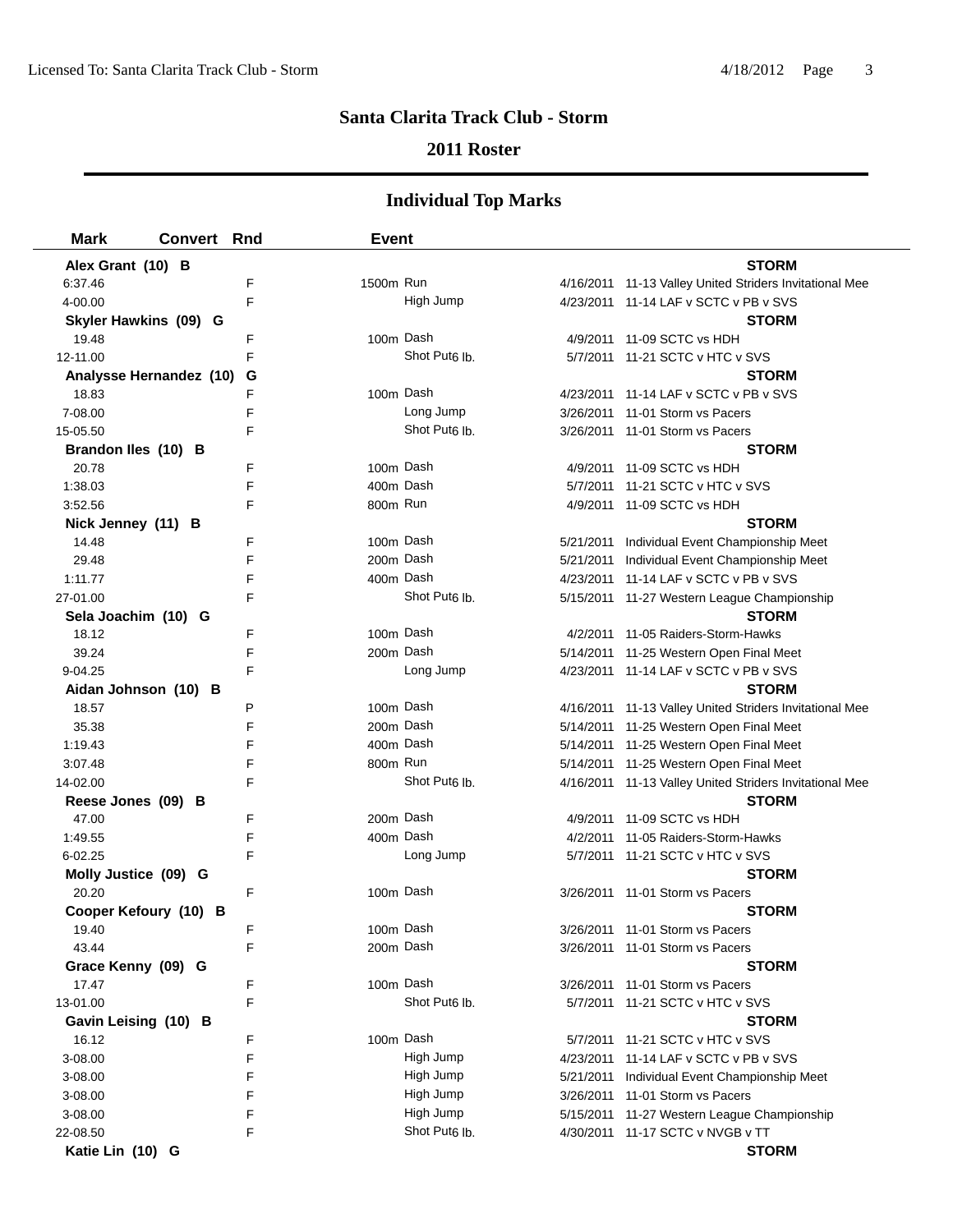### **2011 Roster**

| <b>Mark</b>             | <b>Convert Rnd</b> |   | <b>Event</b> |                           |                                                         |
|-------------------------|--------------------|---|--------------|---------------------------|---------------------------------------------------------|
| Katie Lin (10) G        |                    |   |              |                           | <b>STORM</b>                                            |
| 16.63                   |                    | F | 100m Dash    |                           | 5/7/2011 11-21 SCTC v HTC v SVS                         |
| 35.28                   |                    | F | 200m Dash    |                           | 4/23/2011 11-14 LAF v SCTC v PB v SVS                   |
| Lance Lott (10) B       |                    |   |              |                           | <b>STORM</b>                                            |
| 17.72                   |                    | F | 100m Dash    |                           | 3/26/2011 11-01 Storm vs Pacers                         |
| 3:09.91                 |                    | F | 800m Run     |                           | 5/7/2011 11-21 SCTC v HTC v SVS                         |
| 6:06.99                 |                    | F | 1500m Run    |                           | 5/7/2011 11-21 SCTC v HTC v SVS                         |
| $3 - 04.00$             |                    | F |              | High Jump                 | 4/2/2011 11-05 Raiders-Storm-Hawks                      |
| $3 - 04.00$             |                    | F |              | High Jump                 | 4/16/2011 11-13 Valley United Striders Invitational Mee |
| $3 - 04.00$             |                    | F |              | High Jump                 | 4/9/2011 11-09 SCTC vs HDH                              |
| 16-02.00                |                    | F |              | Shot Put <sub>6</sub> lb. | 5/7/2011 11-21 SCTC v HTC v SVS                         |
| Karly Mennell (10) G    |                    |   |              |                           | <b>STORM</b>                                            |
| 18.65                   |                    | F | 100m Dash    |                           | 5/7/2011 11-21 SCTC v HTC v SVS                         |
| 7-02.50                 |                    | F |              | Long Jump                 | 4/23/2011 11-14 LAF v SCTC v PB v SVS                   |
| Sean Mercado (10) B     |                    |   |              |                           | <b>STORM</b>                                            |
| 18.83                   |                    | F | 100m Dash    |                           | 4/2/2011 11-05 Raiders-Storm-Hawks                      |
| 3-02.00                 |                    | F |              | High Jump                 | 4/2/2011 11-05 Raiders-Storm-Hawks                      |
| 9-09.75                 |                    | F |              | Long Jump                 | 5/7/2011 11-21 SCTC v HTC v SVS                         |
| 19-04.00                |                    | F |              | Shot Put <sub>6</sub> lb. | 3/26/2011 11-01 Storm vs Pacers                         |
| Robbie Miller (10) B    |                    |   |              |                           | <b>STORM</b>                                            |
| 17.70                   |                    | F | 100m Dash    |                           | 4/23/2011 11-14 LAF v SCTC v PB v SVS                   |
| 38.56                   |                    | F | 200m Dash    |                           | 4/23/2011 11-14 LAF v SCTC v PB v SVS                   |
| 3:22.15                 |                    | F | 800m Run     |                           | 5/7/2011 11-21 SCTC v HTC v SVS                         |
| 6:26.54                 |                    | F | 1500m Run    |                           | 5/14/2011 11-25 Western Open Final Meet                 |
| Joanna Mincy (09) G     |                    |   |              |                           | <b>STORM</b>                                            |
| 17.20                   |                    | F | 100m Dash    |                           | 4/9/2011 11-09 SCTC vs HDH                              |
| 39.09                   |                    | F |              | 200m Dash                 | 3/26/2011 11-01 Storm vs Pacers                         |
| 10-00.00                |                    | F |              | Long Jump                 | 4/2/2011 11-05 Raiders-Storm-Hawks                      |
| Nicholas Moore (10) B   |                    |   |              |                           | <b>STORM</b>                                            |
| 17.43                   |                    | F |              | 100m Dash                 | 4/23/2011 11-14 LAF v SCTC v PB v SVS                   |
| 3-04.00                 |                    | F |              | High Jump                 | 4/2/2011 11-05 Raiders-Storm-Hawks                      |
| 3-04.00                 |                    | F |              | High Jump                 | 4/23/2011 11-14 LAF v SCTC v PB v SVS                   |
| 23-07.75                |                    | F |              | Shot Put <sub>6</sub> lb. | 5/21/2011 Individual Event Championship Meet            |
| Alex Munoz (10) B       |                    |   |              |                           | <b>STORM</b>                                            |
| 18.59                   |                    | F | 100m Dash    |                           | 3/26/2011 11-01 Storm vs Pacers                         |
| 42.53                   |                    | F |              | 200m Dash                 | 5/14/2011 11-25 Western Open Final Meet                 |
| 8-04.25                 |                    | F |              | Long Jump                 | 4/9/2011 11-09 SCTC vs HDH                              |
| 16-06.00                |                    | F |              | Shot Put <sub>6</sub> lb. | 4/9/2011 11-09 SCTC vs HDH                              |
| Timothy Ng (09) B       |                    |   |              |                           | <b>STORM</b>                                            |
| 20.80                   |                    | F | 100m Dash    |                           | 5/14/2011 11-25 Western Open Final Meet                 |
| 44.62                   |                    | F | 200m Dash    |                           | 5/14/2011 11-25 Western Open Final Meet                 |
| 1:37.29                 |                    | F |              | 400m Dash                 | 4/23/2011 11-14 LAF v SCTC v PB v SVS                   |
| 3:37.99                 |                    | F | 800m Run     |                           | 4/16/2011 11-13 Valley United Striders Invitational Mee |
| 7:03.09                 |                    | F | 1500m Run    |                           | 5/7/2011 11-21 SCTC v HTC v SVS                         |
| 7-10.00                 |                    | F |              | Long Jump                 | 5/7/2011 11-21 SCTC v HTC v SVS                         |
| Megan Orr (10) G        |                    |   |              |                           | <b>STORM</b>                                            |
| 18.39                   |                    | F | 100m Dash    |                           | 4/23/2011 11-14 LAF v SCTC v PB v SVS                   |
| 16-07.25                |                    | F |              | Shot Put <sub>6</sub> lb. | 4/23/2011 11-14 LAF v SCTC v PB v SVS                   |
| Jason O'Sullivan (10) B |                    |   |              |                           | <b>STORM</b>                                            |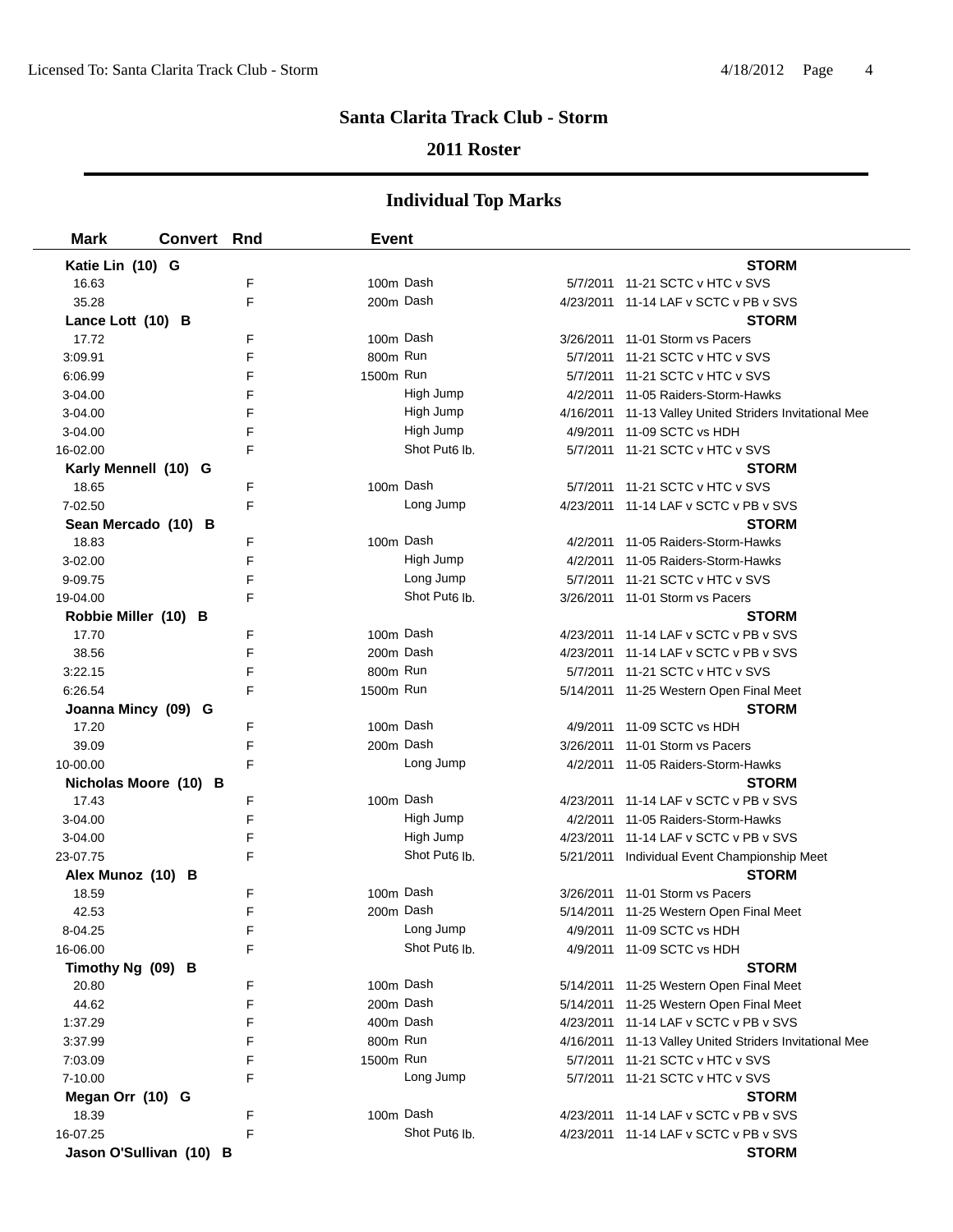### **2011 Roster**

| <b>Mark</b>          | <b>Convert Rnd</b>             | <b>Event</b> |                           |                                                         |
|----------------------|--------------------------------|--------------|---------------------------|---------------------------------------------------------|
|                      | Jason O'Sullivan (10) B        |              |                           | <b>STORM</b>                                            |
| 17.30                | F                              | 100m Dash    |                           | 4/9/2011 11-09 SCTC vs HDH                              |
| 1:26.44              | F                              | 400m Dash    |                           | 4/30/2011 11-17 SCTC v NVGB v TT                        |
| $6 - 10.00$          | F                              |              | Long Jump                 | 3/26/2011 11-01 Storm vs Pacers                         |
| 19-10.00             | F                              |              | Shot Put <sub>6</sub> lb. | 5/14/2011 11-25 Western Open Final Meet                 |
| Kyla Panto (10) G    |                                |              |                           | <b>STORM</b>                                            |
| 19.76                | F                              | 100m Dash    |                           | 5/14/2011 11-25 Western Open Final Meet                 |
| 41.03                | F                              | 200m Dash    |                           | 5/7/2011 11-21 SCTC v HTC v SVS                         |
| 10-06.50             | F                              |              | Shot Put <sub>6</sub> lb. | 5/7/2011 11-21 SCTC v HTC v SVS                         |
|                      | Kenedi Peterson (11) G         |              |                           | <b>STORM</b>                                            |
| 17.14                | F                              | 100m Dash    |                           | 5/7/2011 11-21 SCTC v HTC v SVS                         |
| 34.96                | F                              | 200m Dash    |                           | 4/23/2011 11-14 LAF v SCTC v PB v SVS                   |
| 18-01.00             | F                              |              | Shot Put <sub>6</sub> lb. | 5/15/2011 11-27 Western League Championship             |
| Nick Pham (09) B     |                                |              |                           | <b>STORM</b>                                            |
| 20.27                | F                              | 100m Dash    |                           | 5/7/2011 11-21 SCTC v HTC v SVS                         |
| 2:00.49              | F                              | 400m Dash    |                           | 3/26/2011 11-01 Storm vs Pacers                         |
| 11-00.00             | F                              |              | Shot Put <sub>6</sub> lb. | 3/26/2011 11-01 Storm vs Pacers                         |
|                      | Xavier Provens (10) B          |              |                           | <b>STORM</b>                                            |
| 15.22                | F                              | 100m Dash    |                           | 5/7/2011 11-21 SCTC v HTC v SVS                         |
| 32.45                | F                              | 200m Dash    |                           | 4/23/2011 11-14 LAF v SCTC v PB v SVS                   |
| 11-02.00             | F                              |              | Long Jump                 | 5/21/2011 Individual Event Championship Meet            |
| 11-02.00             | F                              |              | Long Jump                 | 5/15/2011 11-27 Western League Championship             |
|                      | Victor-Manuel Puente (09)<br>В |              |                           | <b>STORM</b>                                            |
| 18.71                | F                              | 100m Dash    |                           | 3/26/2011 11-01 Storm vs Pacers                         |
| 10-11.50             | F                              |              | Long Jump                 | 4/9/2011 11-09 SCTC vs HDH                              |
| 12-00.00             | F                              |              | Shot Put6 lb.             | 3/26/2011 11-01 Storm vs Pacers                         |
| 12-00.00             | F                              |              | Shot Put <sub>6</sub> lb. | 4/9/2011 11-09 SCTC vs HDH                              |
| Jessica Raffi (10) G |                                |              |                           | <b>STORM</b>                                            |
| 18.41                | F                              | 100m Dash    |                           | 4/9/2011 11-09 SCTC vs HDH                              |
| 1:40.21              | F                              | 400m Dash    |                           | 4/9/2011 11-09 SCTC vs HDH                              |
| 8-10.50              | F                              |              | Long Jump                 | 4/16/2011 11-13 Valley United Striders Invitational Mee |
|                      | Kylie Rasplicka (10) G         |              |                           | <b>STORM</b>                                            |
| 1:29.50              | F                              | 400m Dash    |                           | 4/16/2011 11-13 Valley United Striders Invitational Mee |
| 3:12.66              | F                              | 800m Run     |                           | 5/15/2011 11-27 Western League Championship             |
| 6:11.02              | F                              | 1500m Run    |                           | 5/7/2011 11-21 SCTC v HTC v SVS                         |
|                      | Julian Robotham (10) B         |              |                           | <b>STORM</b>                                            |
| 15.12                | F                              | 100m Dash    |                           | 4/23/2011 11-14 LAF v SCTC v PB v SVS                   |
| 33.59                | F                              | 200m Dash    |                           | 4/2/2011 11-05 Raiders-Storm-Hawks                      |
| 3-08.00              | F                              |              | High Jump                 | 4/30/2011 11-17 SCTC v NVGB v TT                        |
| Taya Rojas (10) G    |                                |              |                           | <b>STORM</b>                                            |
| 18.54                | F                              | 100m Dash    |                           | 5/7/2011 11-21 SCTC v HTC v SVS                         |
| 1:51.63              | F                              | 400m Dash    |                           | 3/26/2011 11-01 Storm vs Pacers                         |
| 6-05.25              | F                              |              | Long Jump                 | 4/23/2011 11-14 LAF v SCTC v PB v SVS                   |
| 13-02.00             | F                              |              | Shot Put <sub>6</sub> lb. | 4/23/2011 11-14 LAF v SCTC v PB v SVS                   |
| Daniel Rush (10) B   |                                |              |                           | <b>STORM</b>                                            |
| 18.32                | F                              | 100m Dash    |                           | 3/26/2011 11-01 Storm vs Pacers                         |
| 40.73                | F                              | 200m Dash    |                           | 4/30/2011 11-17 SCTC v NVGB v TT                        |
| 1:32.60              | F                              | 400m Dash    |                           | 4/2/2011 11-05 Raiders-Storm-Hawks                      |
| 3:10.67              | F                              | 800m Run     |                           | 4/16/2011 11-13 Valley United Striders Invitational Mee |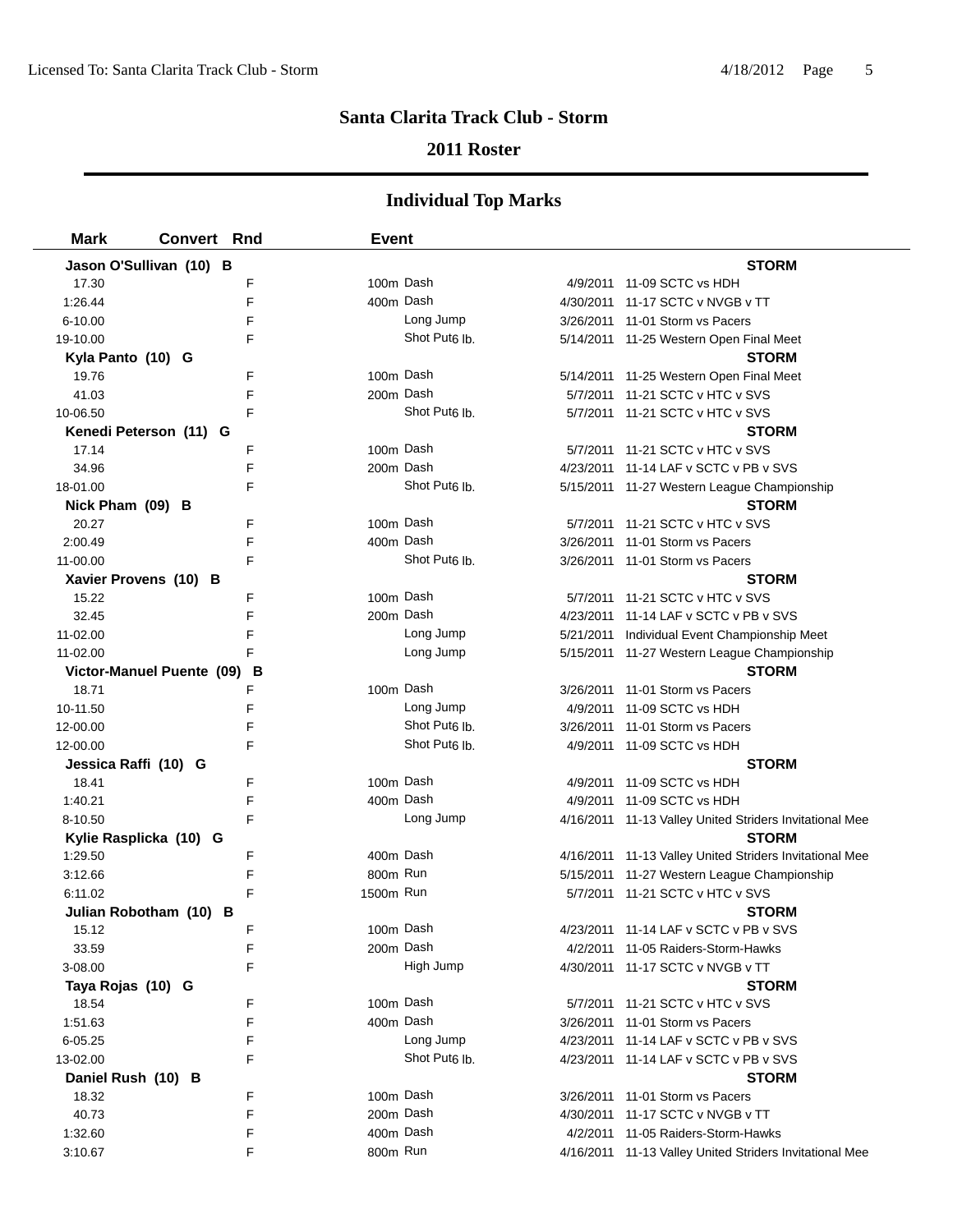### **2011 Roster**

| <b>Mark</b>          | <b>Convert</b>            | Rnd    | <b>Event</b> |                           |                                                         |
|----------------------|---------------------------|--------|--------------|---------------------------|---------------------------------------------------------|
| Daniel Rush (10) B   |                           |        |              |                           | <b>STORM</b>                                            |
| 6:02.18              |                           | F      | 1500m Run    |                           | 5/7/2011 11-21 SCTC v HTC v SVS                         |
| 3-04.00              |                           | F      |              | High Jump                 | 4/23/2011 11-14 LAF v SCTC v PB v SVS                   |
| 9-02.75              |                           | F      |              | Long Jump                 | 3/26/2011 11-01 Storm vs Pacers                         |
| 14-08.25             |                           | F      |              | Shot Put <sub>6</sub> Ib. | 4/23/2011 11-14 LAF v SCTC v PB v SVS                   |
| Caleigh Rusk (10) G  |                           |        |              |                           | <b>STORM</b>                                            |
| 17.83                |                           | F      | 100m Dash    |                           | 5/14/2011 11-25 Western Open Final Meet                 |
| 1:27.17              |                           | F      | 400m Dash    |                           | 5/14/2011 11-25 Western Open Final Meet                 |
|                      | Shelbi Schauble (10) G    |        |              |                           | STORM                                                   |
| 31.49                |                           | F      | 200m Dash    |                           | 5/7/2011 11-21 SCTC v HTC v SVS                         |
| 1:27.88              |                           | F      | 400m Dash    |                           | 3/26/2011 11-01 Storm vs Pacers                         |
| 12-08.50             |                           | F      |              | Long Jump                 | 5/21/2011 Individual Event Championship Meet            |
|                      | Nicholas Schiermeier (09) | в      |              |                           | <b>STORM</b>                                            |
| 21.27                |                           | F      | 100m Dash    |                           | 3/26/2011 11-01 Storm vs Pacers                         |
| 46.95                |                           | F      | 200m Dash    |                           | 4/9/2011 11-09 SCTC vs HDH                              |
| 1:34.86              |                           | F      | 400m Dash    |                           | 5/7/2011 11-21 SCTC v HTC v SVS                         |
| 3:42.77              |                           | F      | 800m Run     |                           | 4/9/2011 11-09 SCTC vs HDH                              |
| 7-10.50              |                           | F      |              | Long Jump                 | 4/30/2011 11-17 SCTC v NVGB v TT                        |
| 10-01.75             |                           | F      |              | Shot Put <sub>6</sub> lb. | 3/26/2011 11-01 Storm vs Pacers                         |
|                      | Kaylee Schmidt (10) G     |        |              |                           | <b>STORM</b>                                            |
| 16.32                |                           | F      | 100m Dash    |                           | 4/23/2011 11-14 LAF v SCTC v PB v SVS                   |
| 33.46                |                           | F      | 200m Dash    |                           | 4/23/2011 11-14 LAF v SCTC v PB v SVS                   |
| 1:18.78              |                           | F      | 400m Dash    |                           | 5/7/2011 11-21 SCTC v HTC v SVS                         |
| 2:54.07              |                           | F      | 800m Run     |                           | 5/15/2011 11-27 Western League Championship             |
| 5:55.24              |                           | F      | 1500m Run    |                           | 5/21/2011 Individual Event Championship Meet            |
|                      | Lauren Sehenuk (09) G     |        |              |                           | <b>STORM</b>                                            |
| 1:27.68              |                           | F      | 400m Dash    |                           | 5/7/2011 11-21 SCTC v HTC v SVS                         |
| 3:12.65              |                           | F      | 800m Run     |                           | 5/15/2011 11-27 Western League Championship             |
| 6:19.46              |                           | F      | 1500m Run    |                           | 4/30/2011 11-17 SCTC v NVGB v TT                        |
| 8-05.50              |                           | F      |              | Long Jump                 | 3/26/2011 11-01 Storm vs Pacers                         |
| Kobe Serrano (11) B  |                           |        |              |                           | <b>STORM</b>                                            |
| 2:39.46              |                           | F      | 800m Run     |                           | 4/16/2011 11-13 Valley United Striders Invitational Mee |
| 5:12.40              |                           | F      | 1500m Run    |                           | 4/23/2011 11-14 LAF v SCTC v PB v SVS                   |
|                      | Zalliah Simmons (11) G    |        |              |                           | <b>STORM</b>                                            |
| 17.13                |                           | F      | 100m Dash    |                           | 3/26/2011 11-01 Storm vs Pacers                         |
| 36.28                |                           | F      | 200m Dash    |                           | 3/26/2011 11-01 Storm vs Pacers                         |
| 1:26.49              |                           | F      | 400m Dash    |                           | 3/26/2011 11-01 Storm vs Pacers                         |
|                      | Jillianne Spencer (09) G  |        |              |                           | <b>STORM</b>                                            |
| 20.57                |                           | F      | 100m Dash    |                           | 3/26/2011 11-01 Storm vs Pacers                         |
| 45.13                |                           | F      | 200m Dash    |                           | 3/26/2011 11-01 Storm vs Pacers                         |
| 7-02.00              |                           | F      |              | Long Jump                 | 4/23/2011 11-14 LAF v SCTC v PB v SVS                   |
| Aubree Stepan (10) G |                           |        | 800m Run     |                           | <b>STORM</b>                                            |
| 3:23.67              |                           | F<br>F |              | Long Jump                 | 5/14/2011 11-25 Western Open Final Meet                 |
| 6-07.00              |                           |        |              |                           | 3/26/2011 11-01 Storm vs Pacers<br><b>STORM</b>         |
| 18.64                | Dayna Storaker (09) G     | F      | 100m Dash    |                           | 5/7/2011 11-21 SCTC v HTC v SVS                         |
| 40.95                |                           | F      | 200m Dash    |                           | 4/23/2011 11-14 LAF v SCTC v PB v SVS                   |
| 1:32.84              |                           | F      | 400m Dash    |                           | 4/23/2011 11-14 LAF v SCTC v PB v SVS                   |
| 7-03.00              |                           | F      |              | Long Jump                 | 5/7/2011 11-21 SCTC v HTC v SVS                         |
|                      |                           |        |              |                           |                                                         |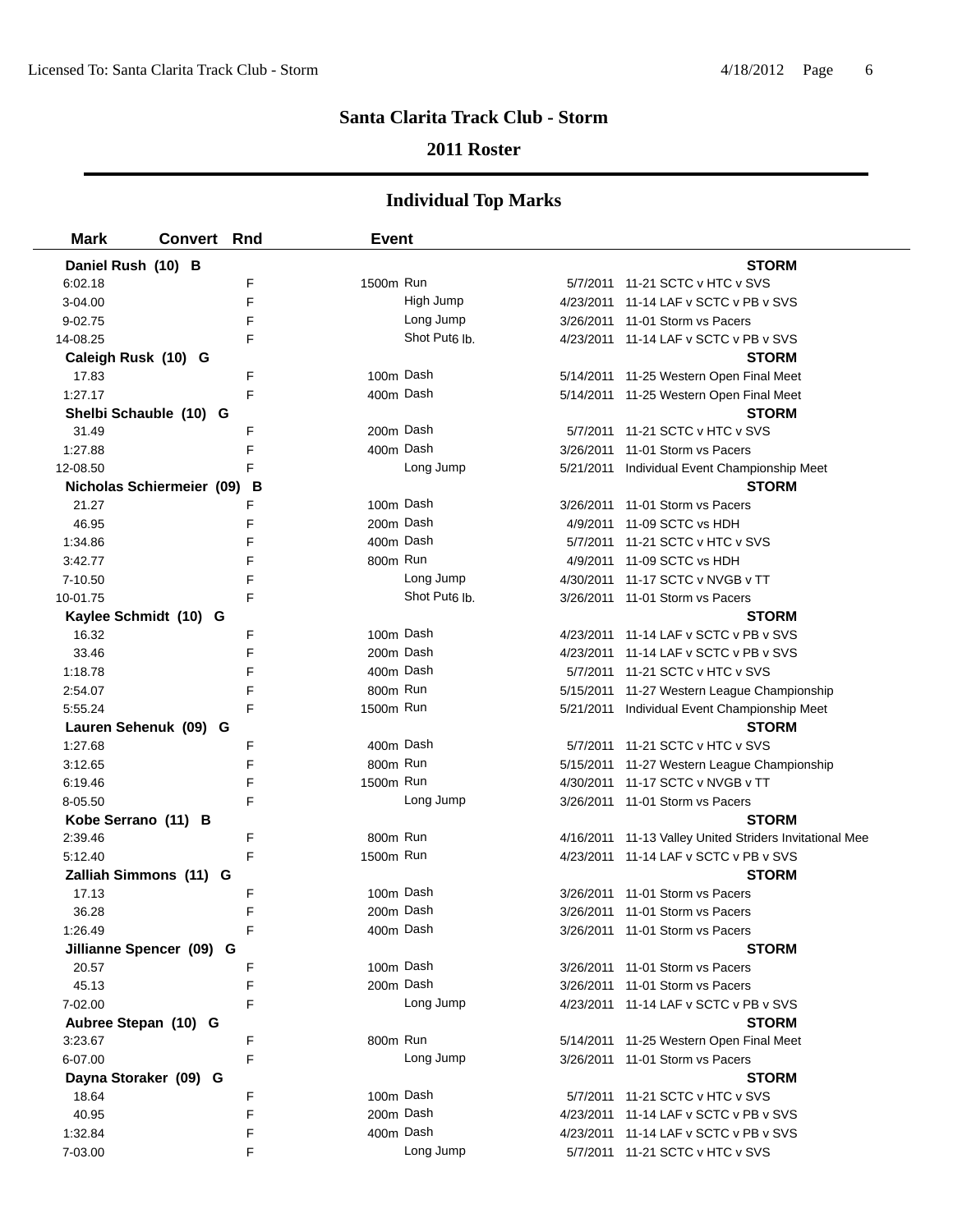### **2011 Roster**

| <b>Mark</b>             | <b>Convert Rnd</b> |   | <b>Event</b> |                           |                                                         |
|-------------------------|--------------------|---|--------------|---------------------------|---------------------------------------------------------|
| Solomon Strader (10) B  |                    |   |              |                           | <b>STORM</b>                                            |
| 14.68                   |                    | F | 100m Dash    |                           | 4/9/2011 11-09 SCTC vs HDH                              |
| 31.30                   |                    | F | 200m Dash    |                           | 4/9/2011 11-09 SCTC vs HDH                              |
| 1:14.88                 |                    | F | 400m Dash    |                           | 3/26/2011 11-01 Storm vs Pacers                         |
| Ethan Strang (10) B     |                    |   |              |                           | STORM                                                   |
| 16.94                   |                    | F | 100m Dash    |                           | 4/23/2011 11-14 LAF v SCTC v PB v SVS                   |
| 38.34                   |                    | F | 200m Dash    |                           | 4/30/2011 11-17 SCTC v NVGB v TT                        |
| $3 - 00.00$             |                    | F |              | High Jump                 | 4/23/2011 11-14 LAF v SCTC v PB v SVS                   |
| 14-11.50                |                    | F |              | Shot Put <sub>6</sub> lb. | 4/23/2011 11-14 LAF v SCTC v PB v SVS                   |
| Anna Summer (10) G      |                    |   |              |                           | <b>STORM</b>                                            |
| 18.27                   |                    | F | 100m Dash    |                           | 5/7/2011 11-21 SCTC v HTC v SVS                         |
| 3:40.62                 |                    | F | 800m Run     |                           | 4/2/2011 11-05 Raiders-Storm-Hawks                      |
| 6:47.92                 |                    | F | 1500m Run    |                           | 5/14/2011 11-25 Western Open Final Meet                 |
| 13-07.00                |                    | F |              | Shot Put <sub>6</sub> lb. | 5/14/2011 11-25 Western Open Final Meet                 |
| Kayla Tait (10) G       |                    |   |              |                           | <b>STORM</b>                                            |
| 16.76                   |                    | F | 100m Dash    |                           | 4/9/2011 11-09 SCTC vs HDH                              |
| 37.02                   |                    | F | 200m Dash    |                           | 4/23/2011 11-14 LAF v SCTC v PB v SVS                   |
| 10-09.00                |                    | F |              | Long Jump                 | 4/9/2011 11-09 SCTC vs HDH                              |
| Devin Thompson (10) B   |                    |   |              |                           | <b>STORM</b>                                            |
| 15.69                   |                    | F | 100m Dash    |                           | 5/7/2011 11-21 SCTC v HTC v SVS                         |
| 4-02.00                 |                    | F |              | High Jump                 | 5/15/2011 11-27 Western League Championship             |
| 12-10.25                |                    | F |              | Long Jump                 | 4/9/2011 11-09 SCTC vs HDH                              |
| 25-01.25                |                    | F |              | Shot Put <sub>6</sub> lb. | 4/16/2011 11-13 Valley United Striders Invitational Mee |
| Isaiah Turner (11) B    |                    |   |              |                           | <b>STORM</b>                                            |
| 15.62                   |                    | F | 100m Dash    |                           | 4/23/2011 11-14 LAF v SCTC v PB v SVS                   |
| 33.29                   |                    | F | 200m Dash    |                           | 3/26/2011 11-01 Storm vs Pacers                         |
| 1:14.79                 |                    | F | 400m Dash    |                           | 5/7/2011 11-21 SCTC v HTC v SVS                         |
| 2:58.20                 |                    | F | 800m Run     |                           | 5/14/2011 11-25 Western Open Final Meet                 |
| Tori Waldeck (09) G     |                    |   |              |                           | <b>STORM</b>                                            |
| 16.26                   |                    | F | 100m Dash    |                           | 4/9/2011 11-09 SCTC vs HDH                              |
| 34.06                   |                    | F | 200m Dash    |                           | 4/23/2011 11-14 LAF v SCTC v PB v SVS                   |
| 1:17.42                 |                    | F | 400m Dash    |                           | 5/7/2011 11-21 SCTC v HTC v SVS                         |
| 2:56.73                 |                    | F | 800m Run     |                           | 5/21/2011 Individual Event Championship Meet            |
| Ethan Wesley (09) B     |                    |   |              |                           | <b>STORM</b>                                            |
| 18.12                   |                    | F | 100m Dash    |                           | 4/23/2011 11-14 LAF v SCTC v PB v SVS                   |
| 41.57                   |                    | F | 200m Dash    |                           | 4/9/2011 11-09 SCTC vs HDH                              |
| 1:31.87                 |                    | F | 400m Dash    |                           | 4/9/2011 11-09 SCTC vs HDH                              |
| 3:26.42                 |                    | F | 800m Run     |                           | 4/9/2011 11-09 SCTC vs HDH                              |
| 6:22.05                 |                    | F | 1500m Run    |                           | 5/14/2011 11-25 Western Open Final Meet                 |
| 8-10.00                 |                    | F |              | Long Jump                 | 4/30/2011 11-17 SCTC v NVGB v TT                        |
| Nicholas Whitman (10) B |                    |   |              |                           | <b>STORM</b>                                            |
| 1:25.43                 |                    | F | 400m Dash    |                           | 5/7/2011 11-21 SCTC v HTC v SVS                         |
| 3:14.01                 |                    | F | 800m Run     |                           | 5/7/2011 11-21 SCTC v HTC v SVS                         |
| 6:15.31                 |                    | F | 1500m Run    |                           | 5/14/2011 11-25 Western Open Final Meet                 |
| Jordan Yamamoto (10)    |                    | G |              |                           | <b>STORM</b>                                            |
| 17.09                   |                    | F | 100m Dash    |                           | 5/7/2011 11-21 SCTC v HTC v SVS                         |
| 9-06.50                 |                    | F |              | Long Jump                 | 4/16/2011 11-13 Valley United Striders Invitational Mee |
| Alana Zepeda (11) G     |                    |   |              |                           | <b>STORM</b>                                            |
| 14.98                   |                    | F | 100m Dash    |                           | 5/21/2011 Individual Event Championship Meet            |